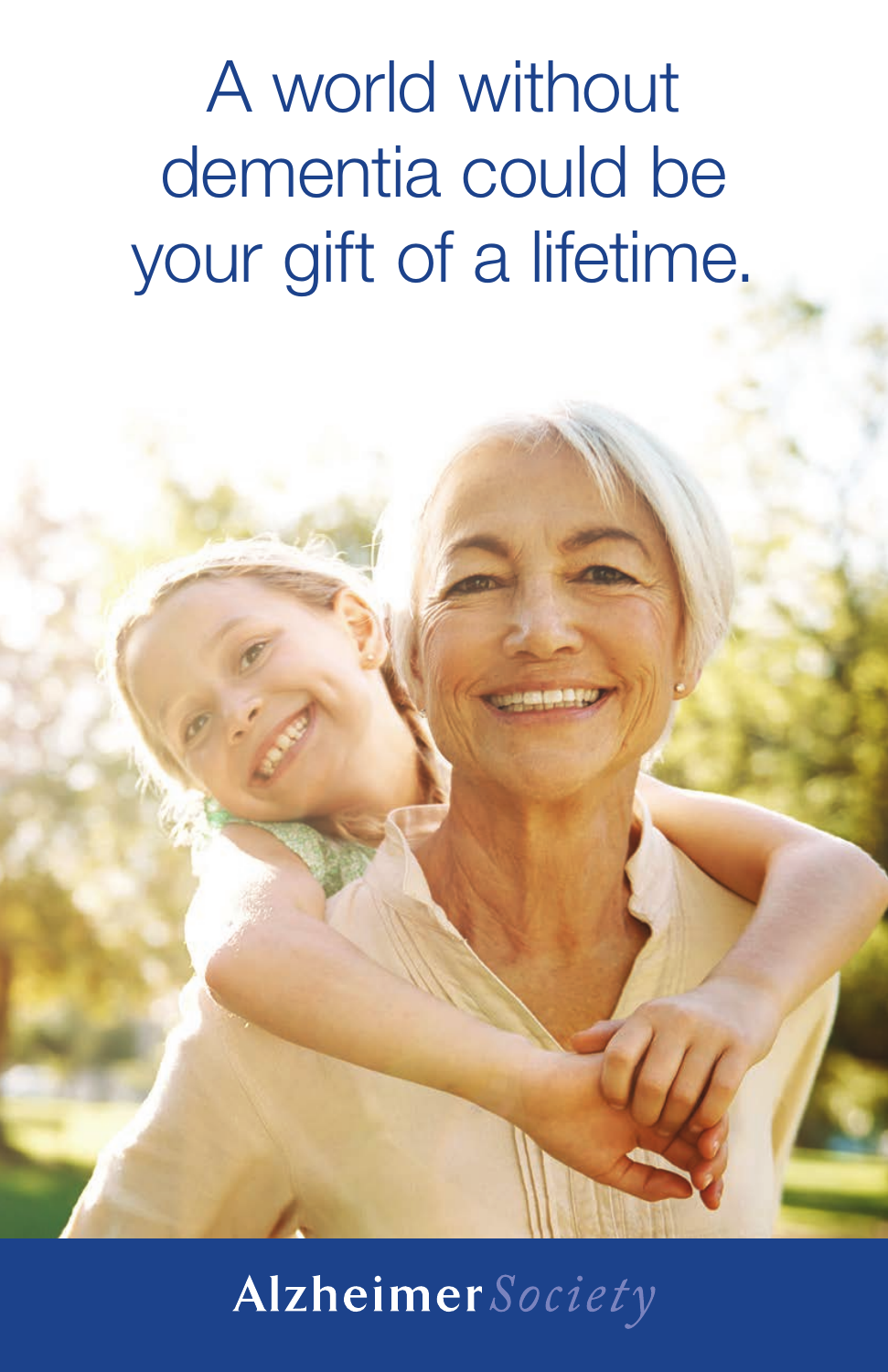## Canada is facing a dementia crisis…

Dear friend,

I've been with the Alzheimer Society for more than 30 years, working directly with loyal supporters like you, and I'm reminded every day of the incredible capacity for kindness and generosity people have. With every gift you give, large or small, you're making a real difference in the lives of people affected by dementia, their caregivers and their families.

But as I'm sure you know, Canada is facing a dementia crisis. By 2034, one million Canadians will be living with dementia, and the number of people thrust into the role of caregiver will skyrocket. Now more than ever, we need your help to expan<sup>d</sup> our programs to reach more Canadians and move researc<sup>h</sup> forward to find a cure.

Sincerely,

*Dana Lecours*

Dana Lecours Donor Relations & Stewardship Alzheimer Society of Canada



## …unless we stop it.

### **EVERY** 3 SECONDS

someone is diagnosed with dementia

## 1 MILLION

Canadians will be living with dementia by 2034, nearly doubling the current number

### 1 IN 3

Canadians will become a caregiver to someone living with dementia by 2031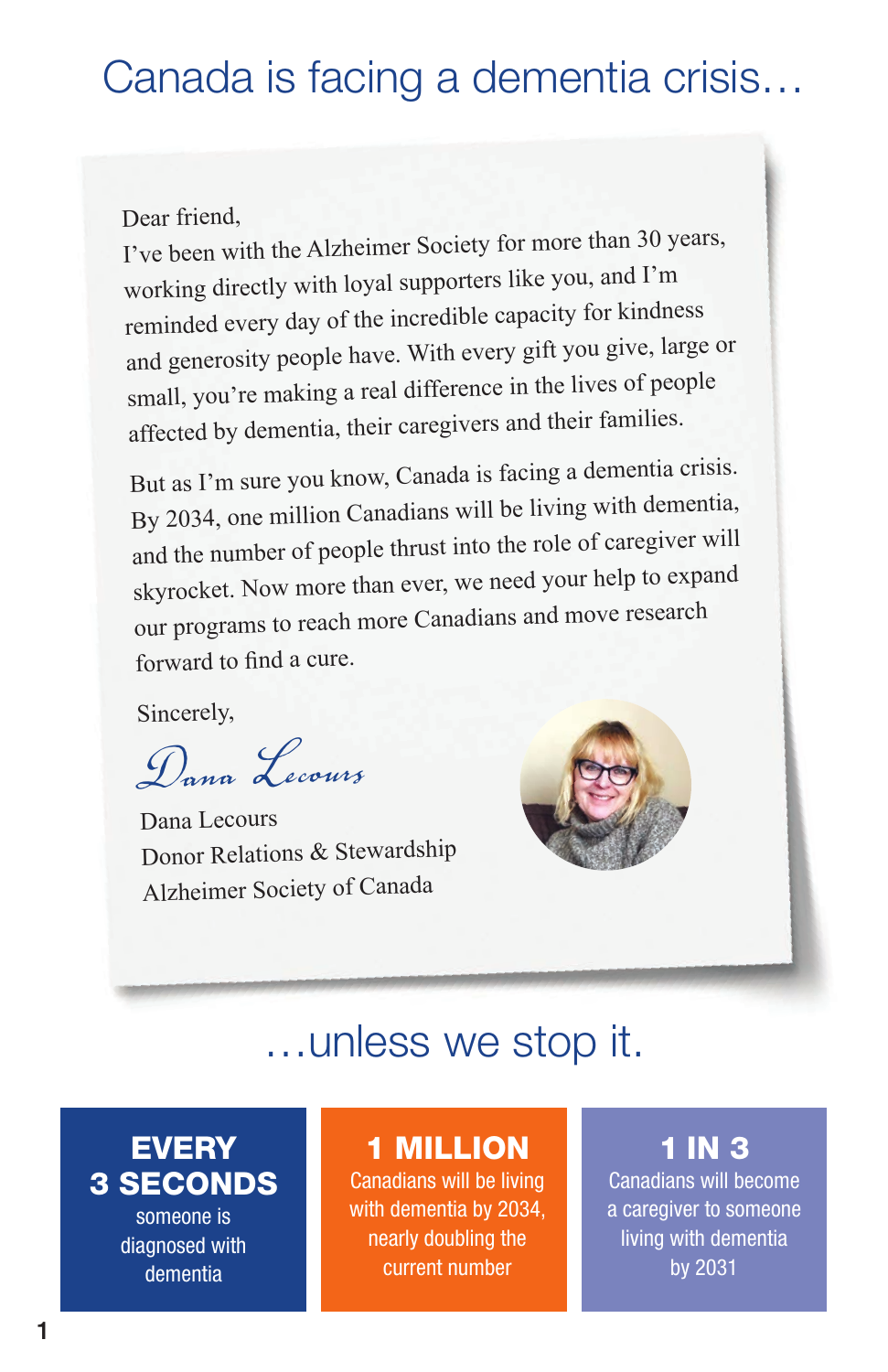# A gift in your Will is a gift of hope for the future.

You can help change lives for generations to come by including the Alzheimer Society in your Will. It's a meaningful way to support the fight against dementia and ensure the important work you believe in continues. It's also a way to make sure help is always there for families affected by dementia, and that researchers keep searching until a cure is found.

By remembering the Alzheimer Society in your Will, you can help create a world without dementia, which would change the future for families all across Canada.

# I want to help find a cure for dementia.

In the last 8 years of her 48-year marriage, Caroline was a caregiver to her husband Laurence who had Lewy body dementia, a form of dementia that causes hallucinations. "He eventually disappeared into his own little world," says Caroline. "It was very lonely in the end."

Having lost both her husband and mom to dementia, Caroline decided to leave a gift to the Alzheimer Society in her Will. She's passionate about helping to find a cure and discover ways to prevent dementia. "I would urge anyone to think about putting something in your Will that is really meaningful to you."

*Caroline and her husband Laurence*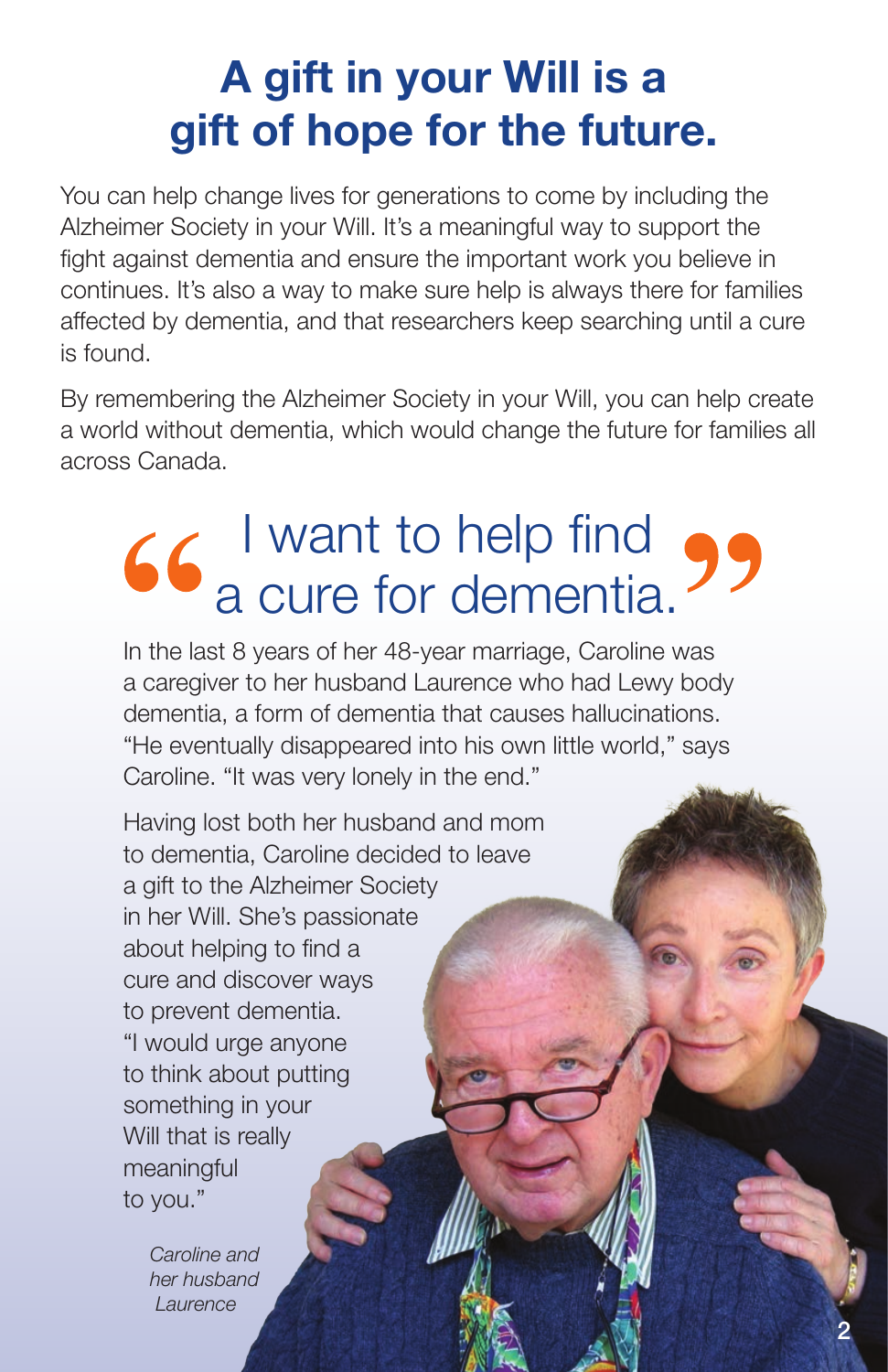# A lasting gift to those you love.

We know that your family comes first and you'll want to ensure they are supported. Many of our donors choose to give a percentage of the residual of their estate. This means, after your family is taken care of, a designated portion of your remaining assets would be gifted to the Alzheimer Society.

You may find that being clear about your wishes now and how you want to be remembered gives your family peace of mind. Also, knowing that you supported the fight for a world without dementia is something of which your family can be proud.

## In lieu of flowers.

Linda Janes decided to include the Alzheimer Society in her Will because dementia has taken the lives of so many of her family members. At each funeral she has requested donations to the Alzheimer Society in lieu of flowers. "The Alzheimer Society is doing better all the time, and we all need to be a part of it," she says. "I feel good knowing that my money will make an impact long after I'm gone."

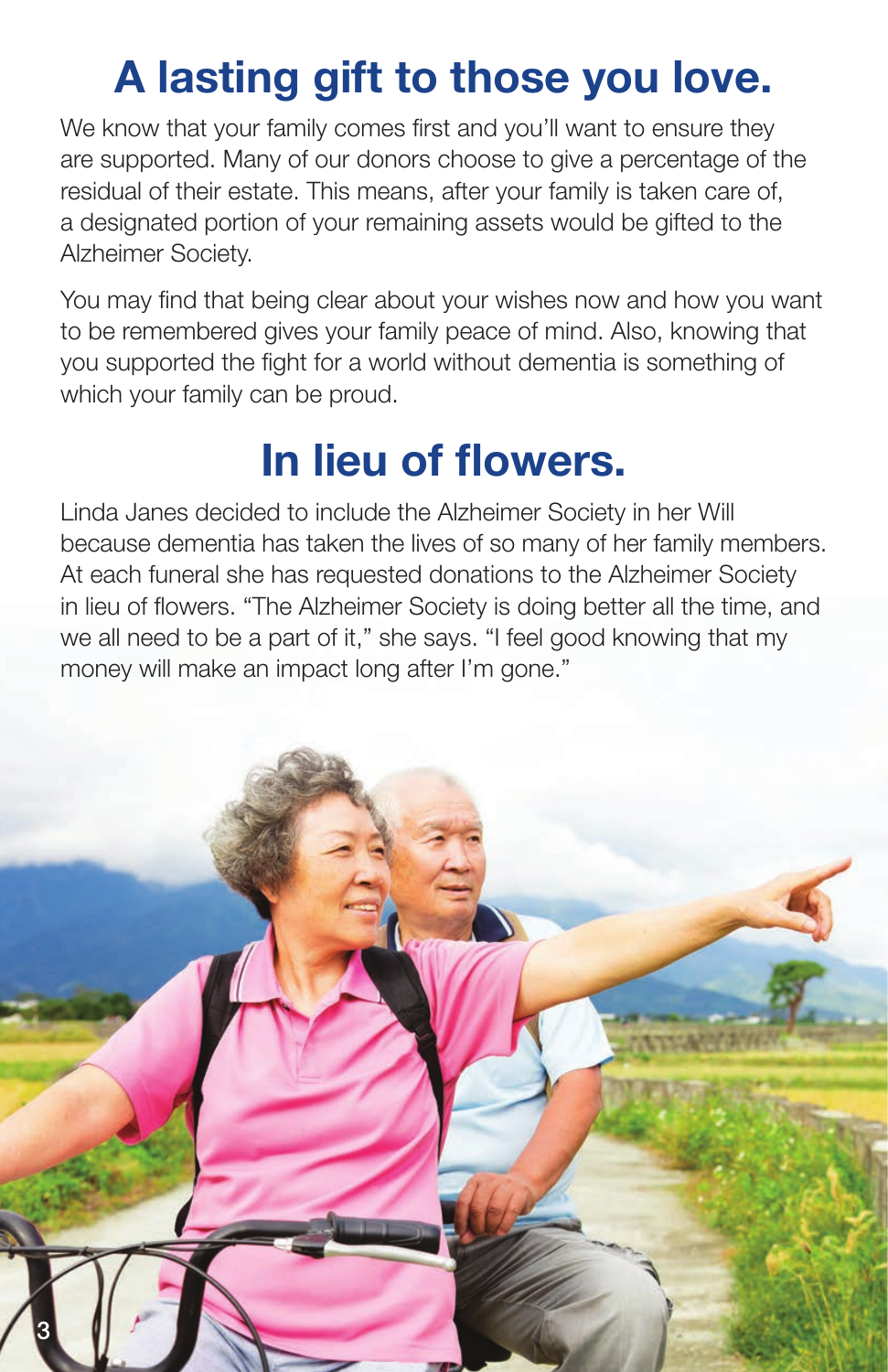## This could be the most impactful gift you ever make.

Your generous gift will help fund important research that could turn the tide on dementia and make sure support is available for every Canadian affected by this ruthless disease.

#### Your gift of a lifetime will help the Alzheimer Society:

- Expand our programs and services to support more people living with dementia, caregivers and their families.
- Invest in innovative research looking for ways to prevent, treat and one day cure dementia.
- Improve the quality of life for people living with this disease.
- Stand up for the rights of people affected by dementia.
- Reduce the fear and stigma surrounding Alzheimer's disease and all dementias.
- Create awareness about the contributing factors of dementia to help Canadians reduce their risk.

A world without dementia would mean my husband and I could grow old together.

### ONLY 20%

**Maria Alberta** 

of families affected by dementia are currently being reached by our programs due to lack of funding

#### ONLY 30%

of research proposals we receive annually can move forward due to lack of funding

### 0 PEOPLE

will survive dementia, until a cure is found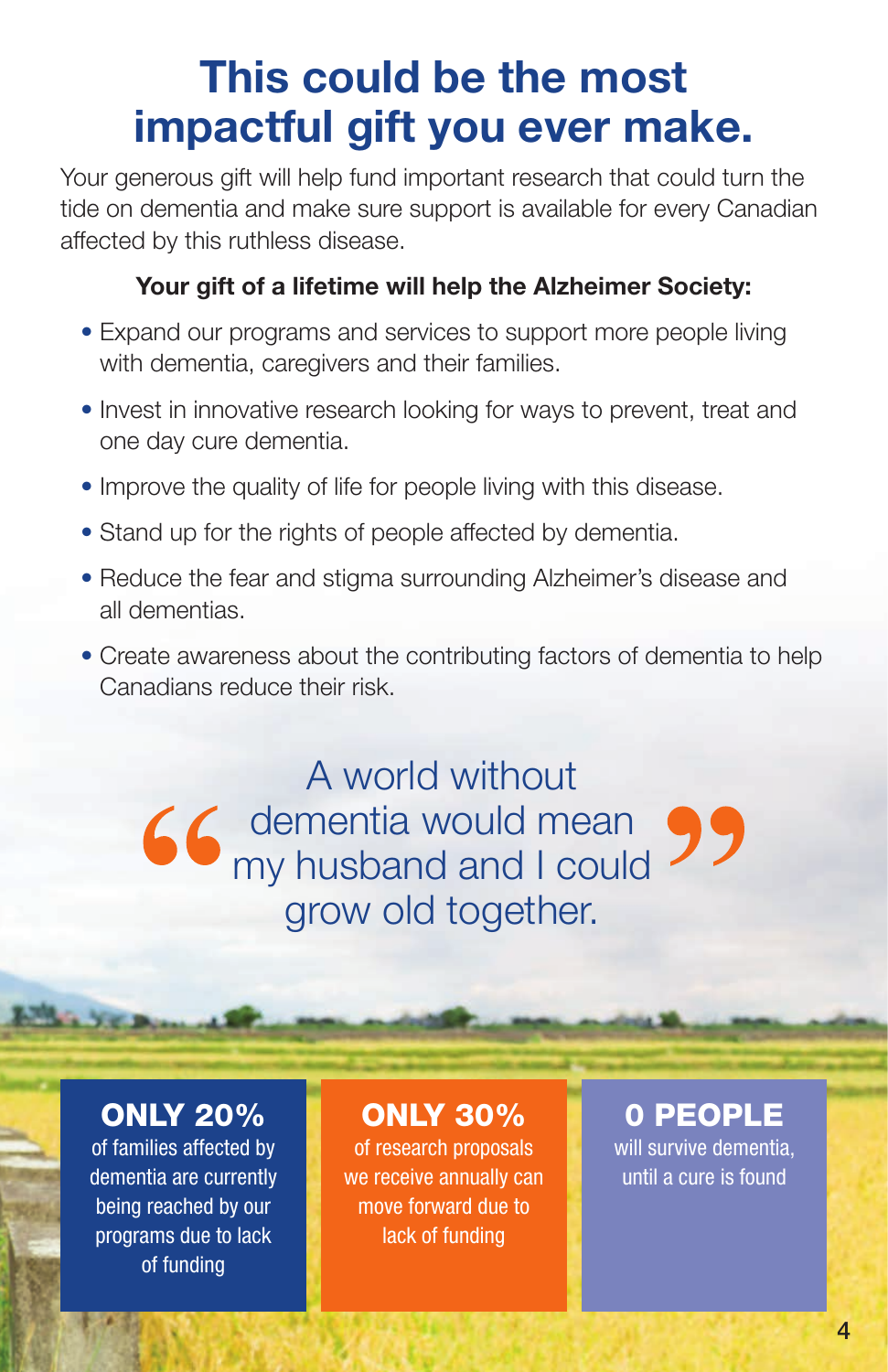## Choose the type of gift that's right for you.

### A gift in your Will

- **Specific** bequest a specific sum of money.
- **Residual** bequest  $-$  a percentage of whatever remains of your estate after gifts to your family are made and any other bequests and expenses are paid.
- **Contingent** bequest payable to the Alzheimer Society after the death of your spouse and/or children.

#### A gift of securities

You can donate stocks, mutual funds or other types of marketable securities. There is no capital gains tax and you'll receive a receipt for the full amount of your gift.

#### A gift of life insurance

You can make the Alzheimer Society of Canada the beneficiary of a policy you already own or you can buy a new policy to donate.

#### RRSP or RRIF

You can leave some or all of the funds in your Registered Retirement Savings Plan (RRSP) or Registered Retirement Income Fund (RRIF) to the Alzheimer Society. It's a great way to save on taxes!

For more information, visit alzheimer.ca/GiftInYourWill



I've seen the devastating effects dementia has on families.

For Jane Soper Kennedy, who manages her father's charitable trust, supporting the Alzheimer Society is both meaningful and personal. "When my aunt was diagnosed with Alzheimer's, it touched our family directly," she says. "I am honoured and privileged to continue our family legacy of giving back."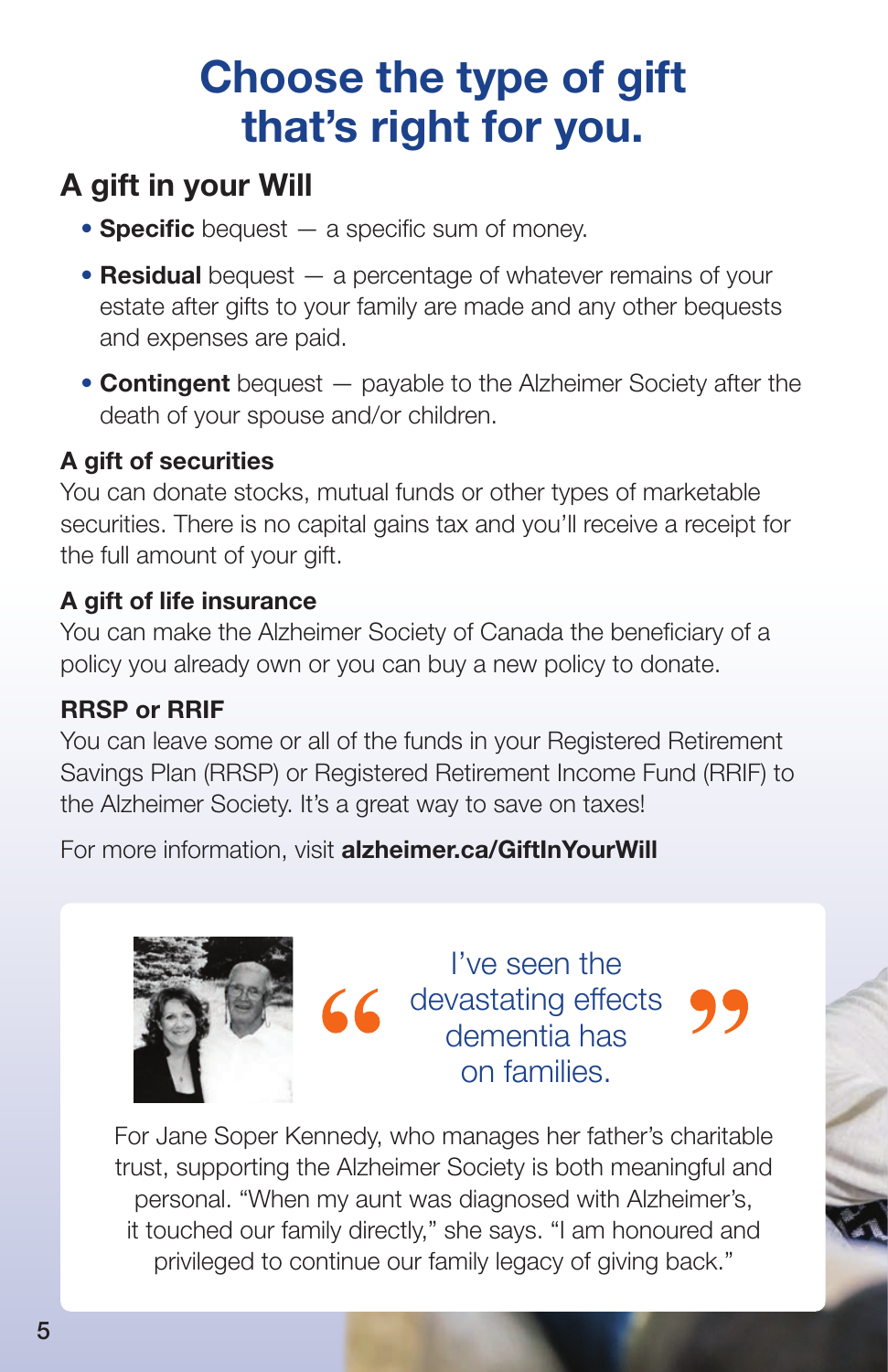# Sample "gift in Will" wording.

Depending on the type of gift you choose to leave — specific, residual, contingent, securities or life insurance — different wording will be required.

#### Here are a couple of examples for a gift in Will bequest:

- My estate trustees shall pay the sum of  $\mathcal{F}_{\text{num}}$  to the Alzheimer Society of Canada.
- My estate trustees shall pay ........% of the residue of my estate to the Alzheimer Society of Canada.

The Alzheimer Society recommends that you speak with a legal professional to ensure that the wording in your Will is clear and results in your wishes being fulfilled without confusion or conflict. Your advisor will need to know the following information:

- Legal Name: Alzheimer Society of Canada
- Charitable Registration Number: 11878 4925 RR0001

66 A world without dementia would mean my mother could enjoy her hard-earned **retirement**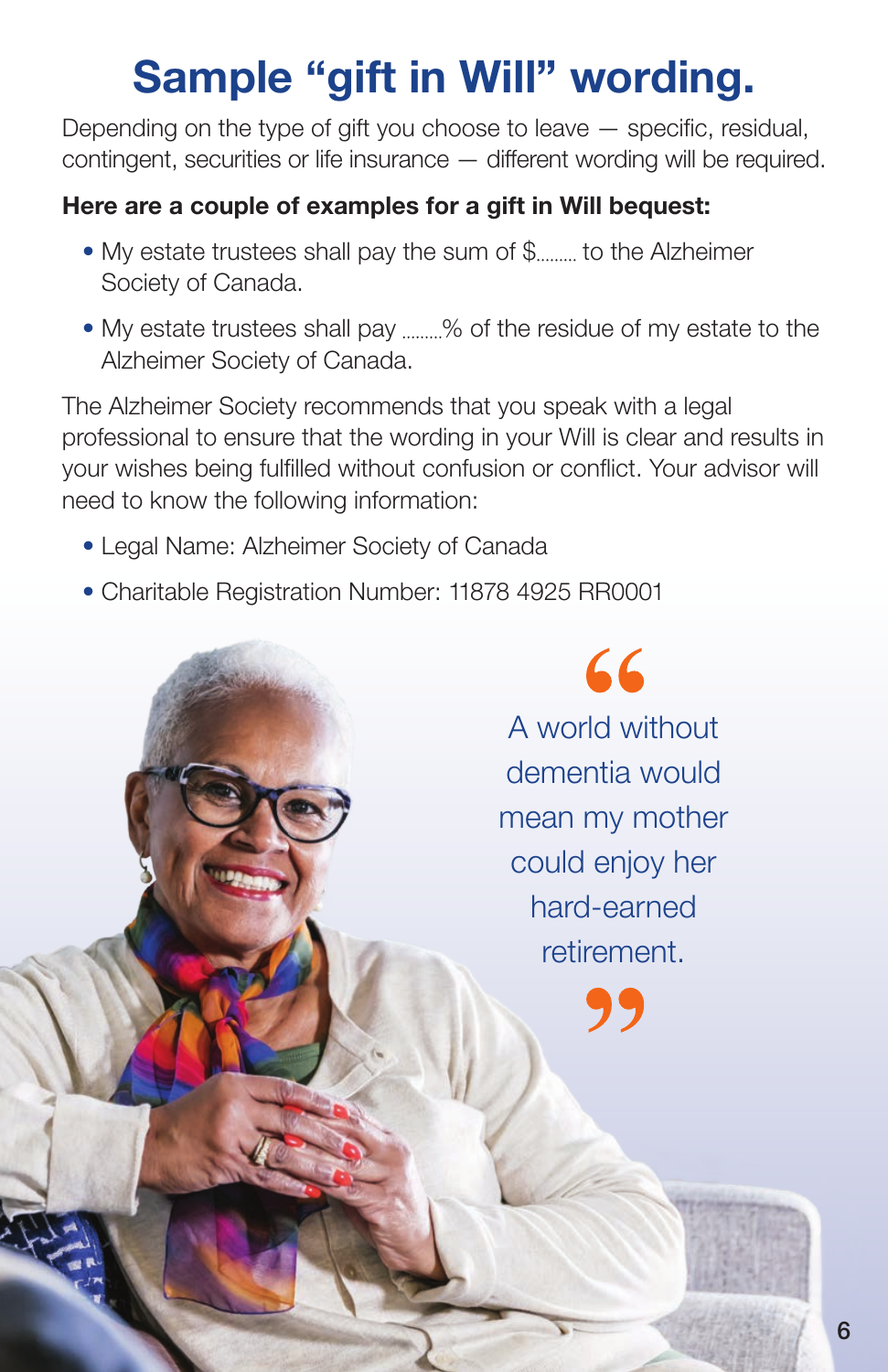## Here are some additional benefits to consider.

Leaving a gift to the Alzheimer Society in your Will ensures a cause you feel strongly about will continue to receive support, even after you're gone. In addition to making a lasting impact for future generations, a gift in your Will has many practical benefits for you and your family.

- It's simple: Leaving a gift in your Will is easy to arrange.
- It's flexible: A gift in your Will can be made no matter how old you are or how much you have to give.
- It has tax advantages: A gift in your Will is a highly effective way to reduce taxes on your estate after death.
- It's personal: You can make a general gift, or choose to designate it to research or programs and services.
- It's comforting: Being specific about your wishes can give your family peace of mind.

## You can trust the Alzheimer Society to handle your gift efficiently and wisely.



7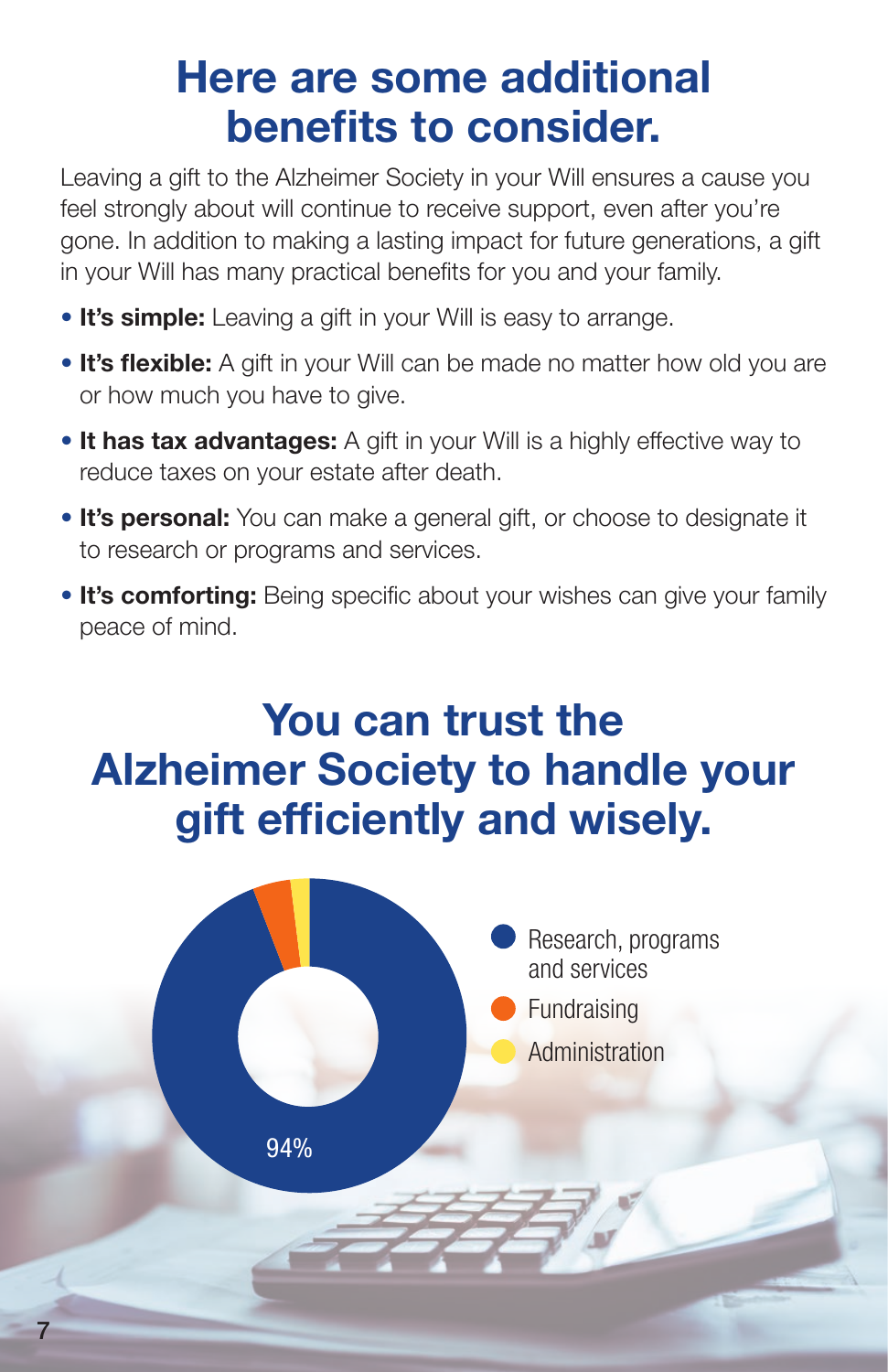# I support the Alzheimer Society because I believe in their mission...

As a donor, I want to help raise awareness about dementia, and help remove the stigma associated with the disease. Low levels of public understanding contribute to the fear, stigma and social exclusion associated with living with dementia. I also hope my gift will help support dementia-friendly communities, which aim to empower people and increase their social inclusion.

It's important to remember that the person living with dementia is not *giving* you a hard time. The person living with dementia is *having* a hard time. Please join me in helping them by supporting the Alzheimer Society of Canada.

> - Kori, dedicated advocate, caregiver and donor



### 46%

of Canadians admit they would feel ashamed or embarrassed if they had dementia

#### 87%

of caregivers wish that more people understood the realities of caring for someone with dementia

#### 56%

of Canadians are concerned about being affected by Alzheimer's disease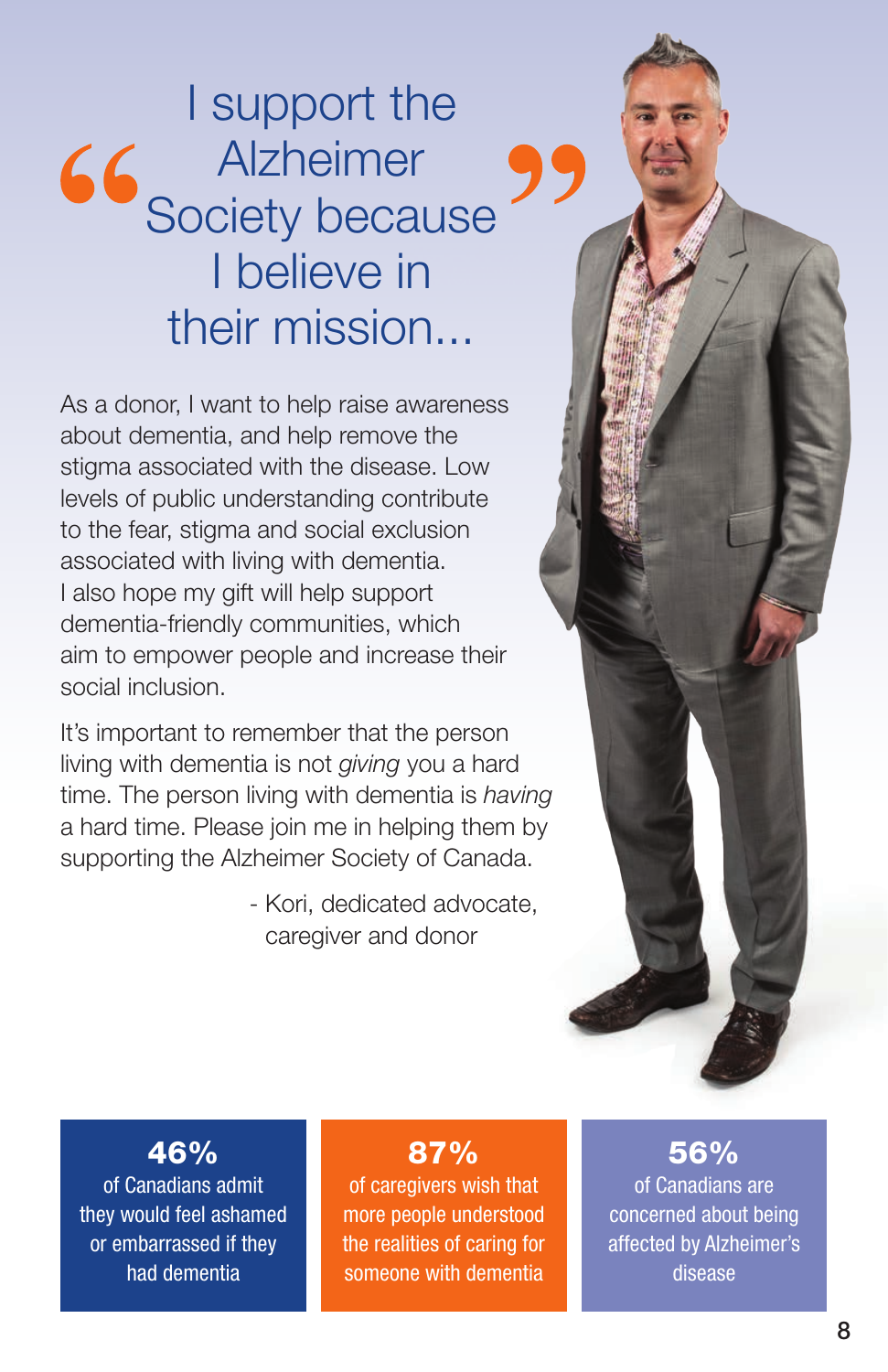

I left a bequest in my Will to ensure that progress toward  $66$ better treatments and a cure will continue. I'm so hopeful that a breakthrough will come.

- Pauline, dedicated supporter

# Frequently asked questions



#### Will a gift in my Will to the Alzheimer Society take away from my family?

A You can support your family, as well as support programs and research by designating a portion of the residual of your estate. This means, after your family is taken care of, a percentage of the remaining assets will be gifted to the Alzheimer Society.

#### Who can help me leave a gift in my Will?

A lawyer, financial advisor or accountant will have the expertise to explain your options and guide you through the process.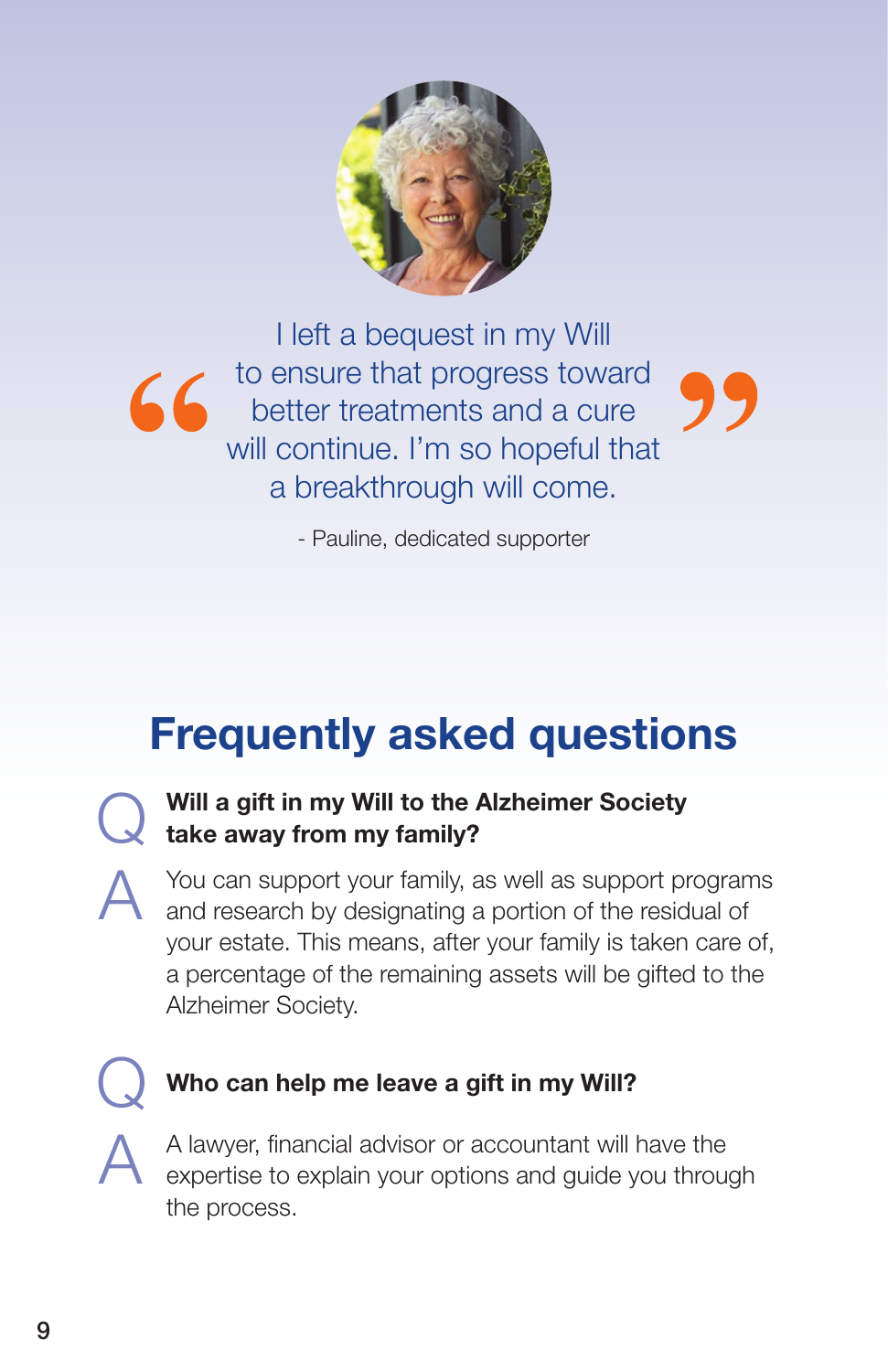### Do I need to leave a large gift?

Any gift — large or small — is greatly appreciated. You can specify a certain amount or you can designate a portion of your estate. Even a small percentage can have a significant impact.

#### How will the Alzheimer Society manage my gift?

A Your gift is valuable and we will handle it efficiently and wisely. You can designate your donation to go towards dementia research or to programs and services aimed at improving the lives of people affected by dementia.

A world without dementia 66 would mean my grandpa could 99 dance at my wedding.